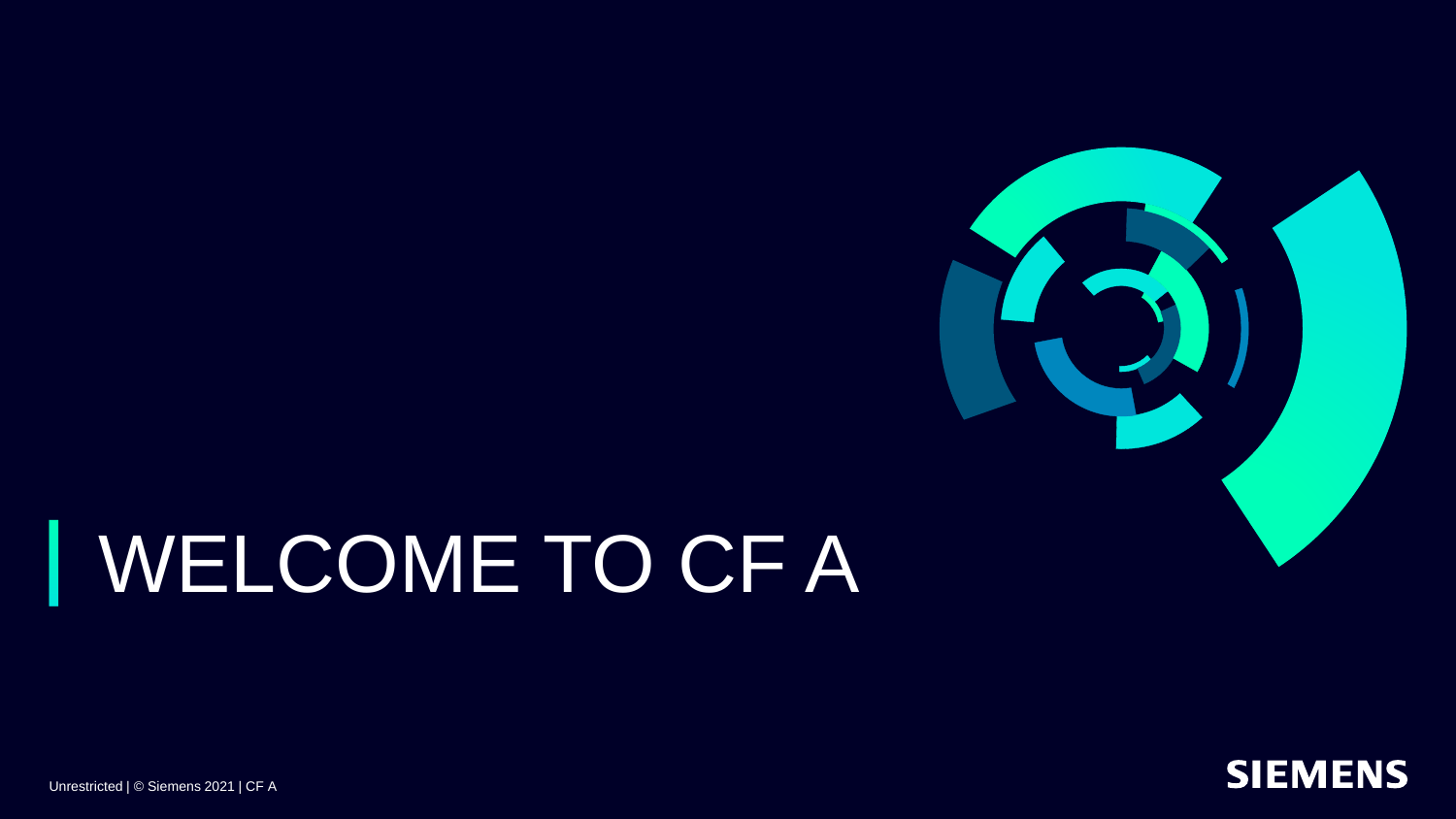

**2**

### 1 GET TO KNOW OUR DEPARTMENT

O N B O A R D I N G I N F O R M A T I O N

**Page 2** Unrestricted | © Siemens 2021 | CF A

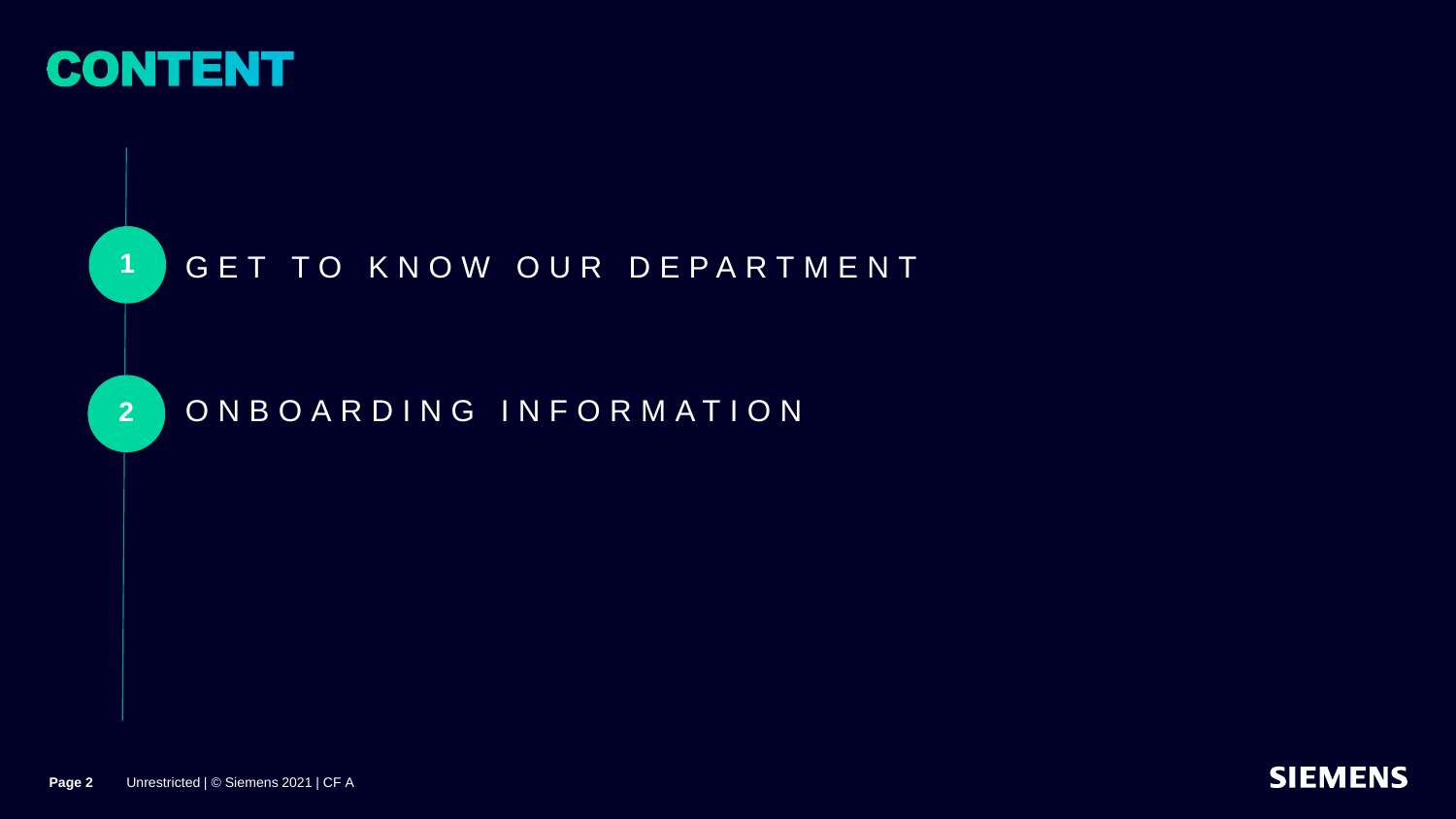## **CONTROLLING AND FINANCE ASSURANCE** OUR PRACTICES

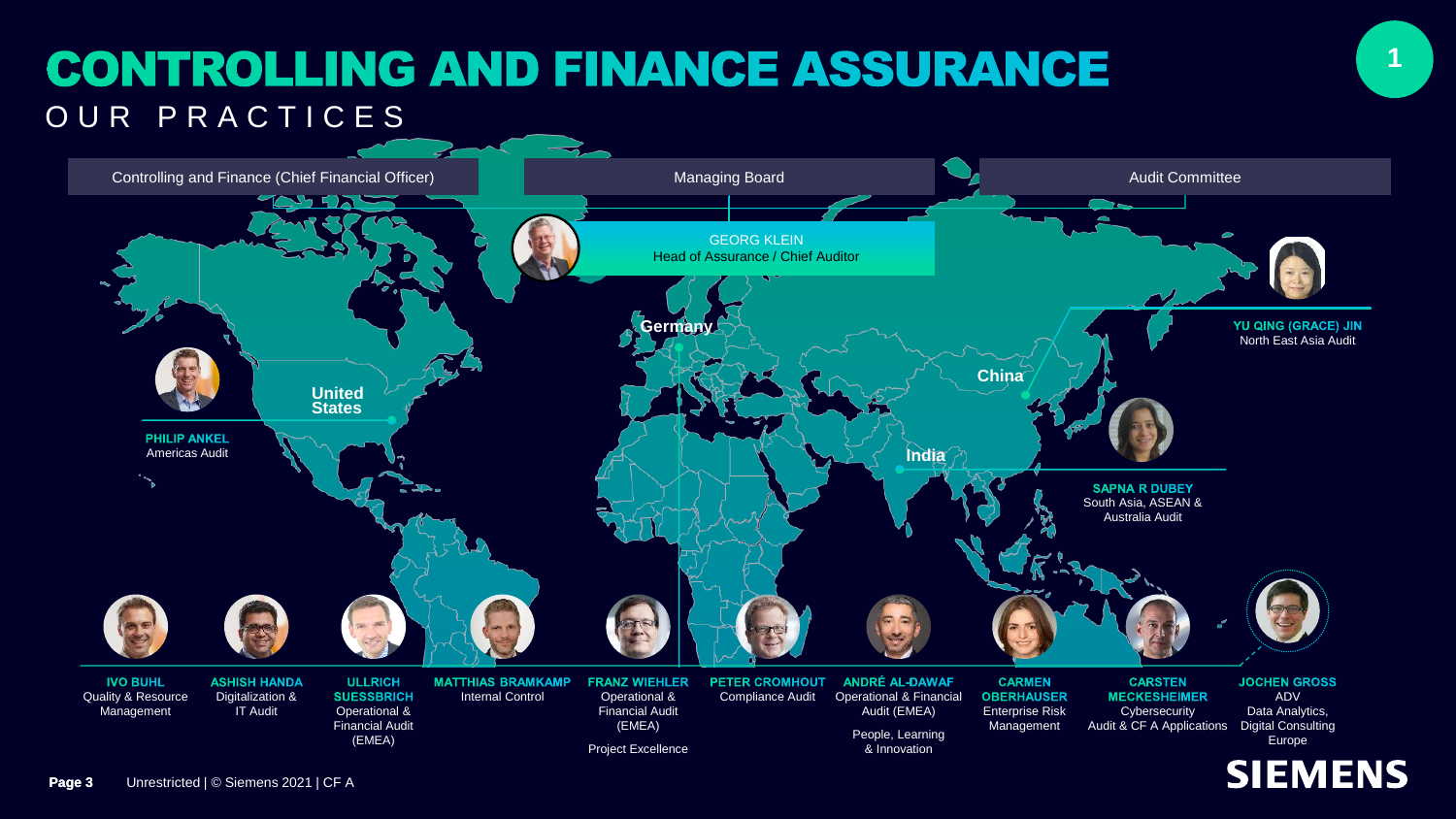

![](_page_3_Picture_1.jpeg)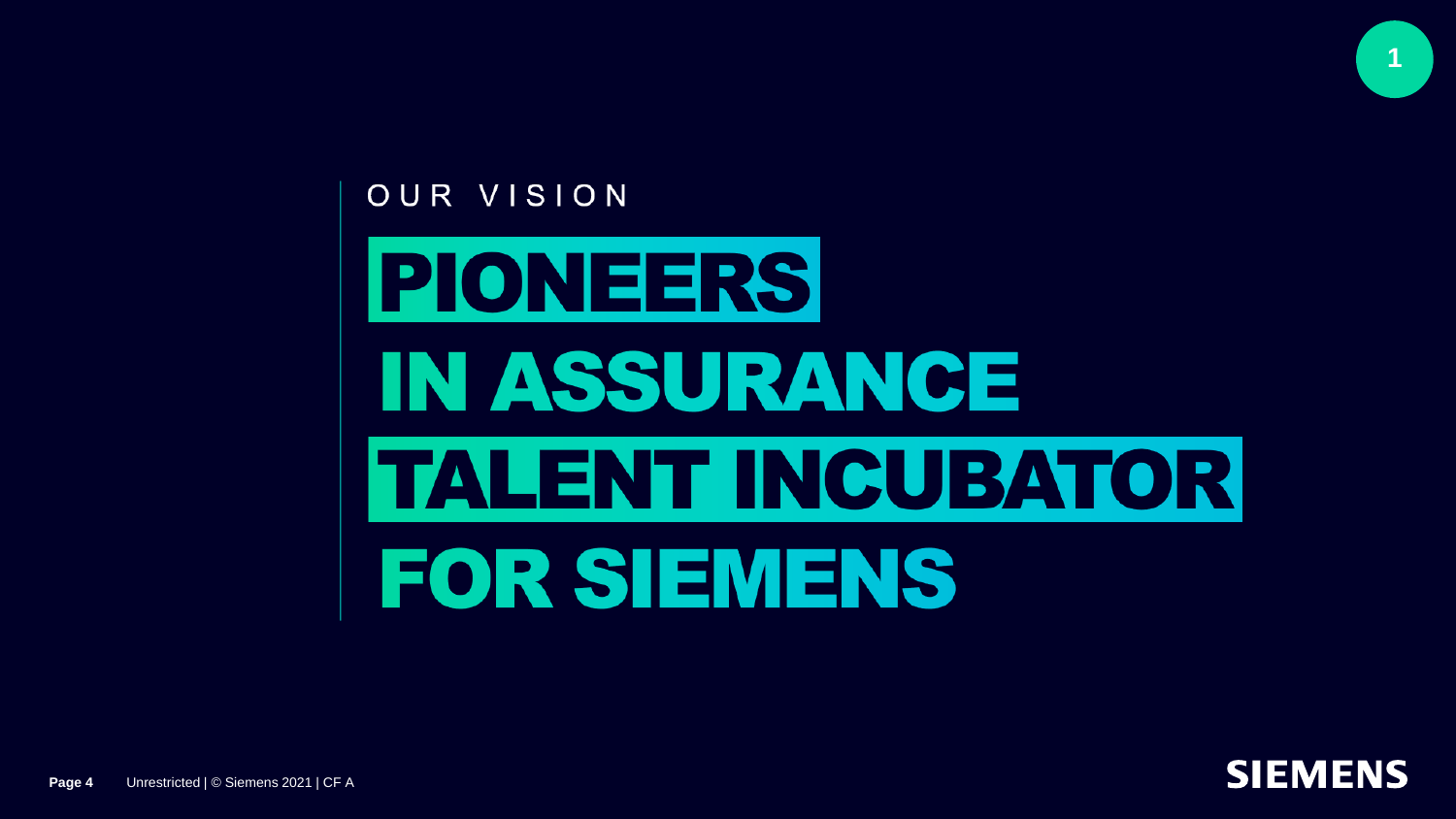![](_page_4_Picture_0.jpeg)

### OUR MISSION SINCE 2019

![](_page_4_Picture_2.jpeg)

… are courageous in delivering tomorrow's assurance today.

… provide objective foresight to help Siemens be excellent.

… nurture our competence and grow ecosystems to derive best results.

… offer an inspiring, diverse and inclusive environment for our people to develop professionally and personally.

… strive to always be respectful, humble, open and curious.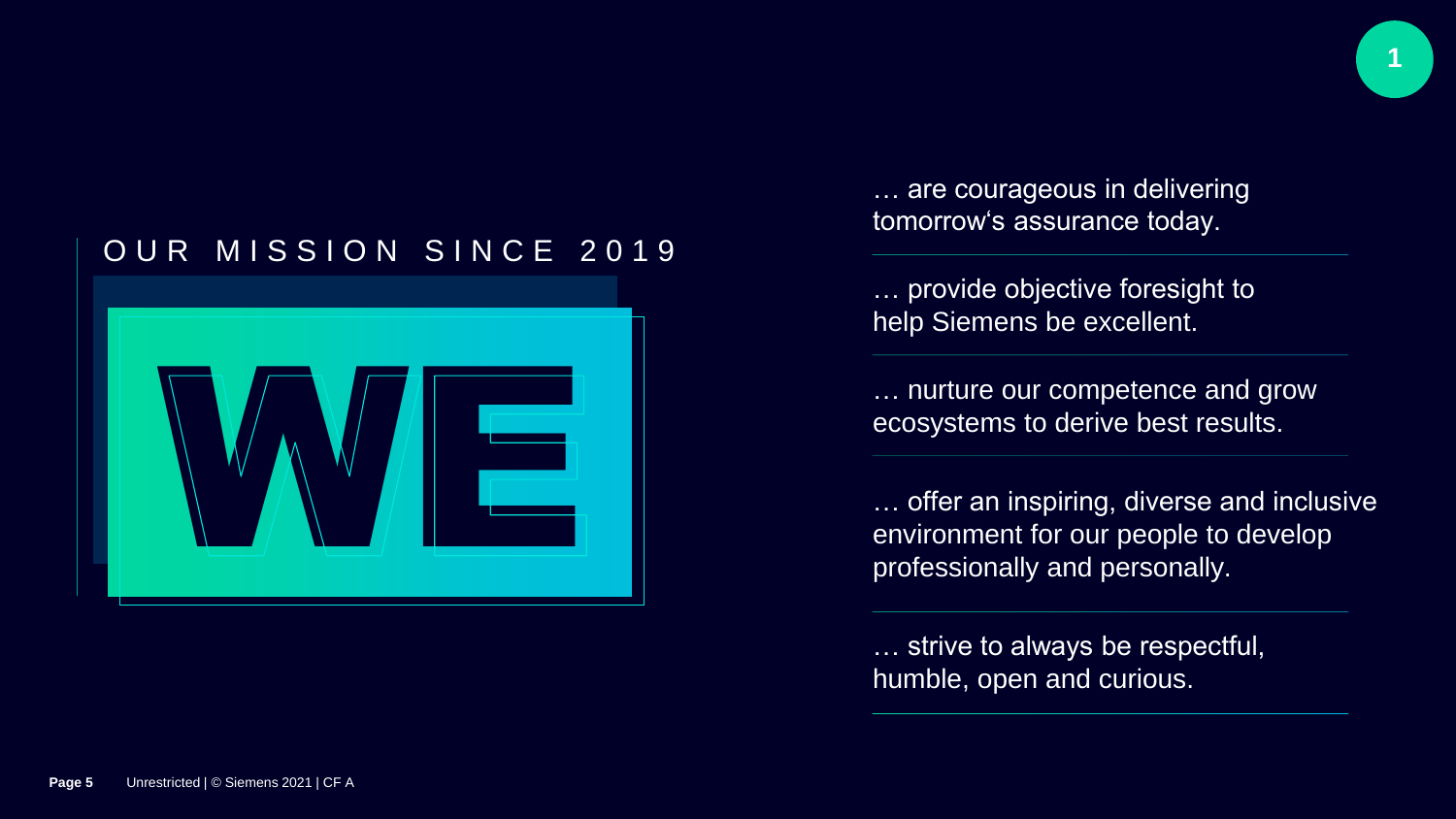## **OUR MISSION ALIGNED WITH SIEMENS' STRATEGIC PRIORITIES**

![](_page_5_Figure_1.jpeg)

 $WE$  strive to always be respectful, humble, open and curious.

![](_page_5_Picture_3.jpeg)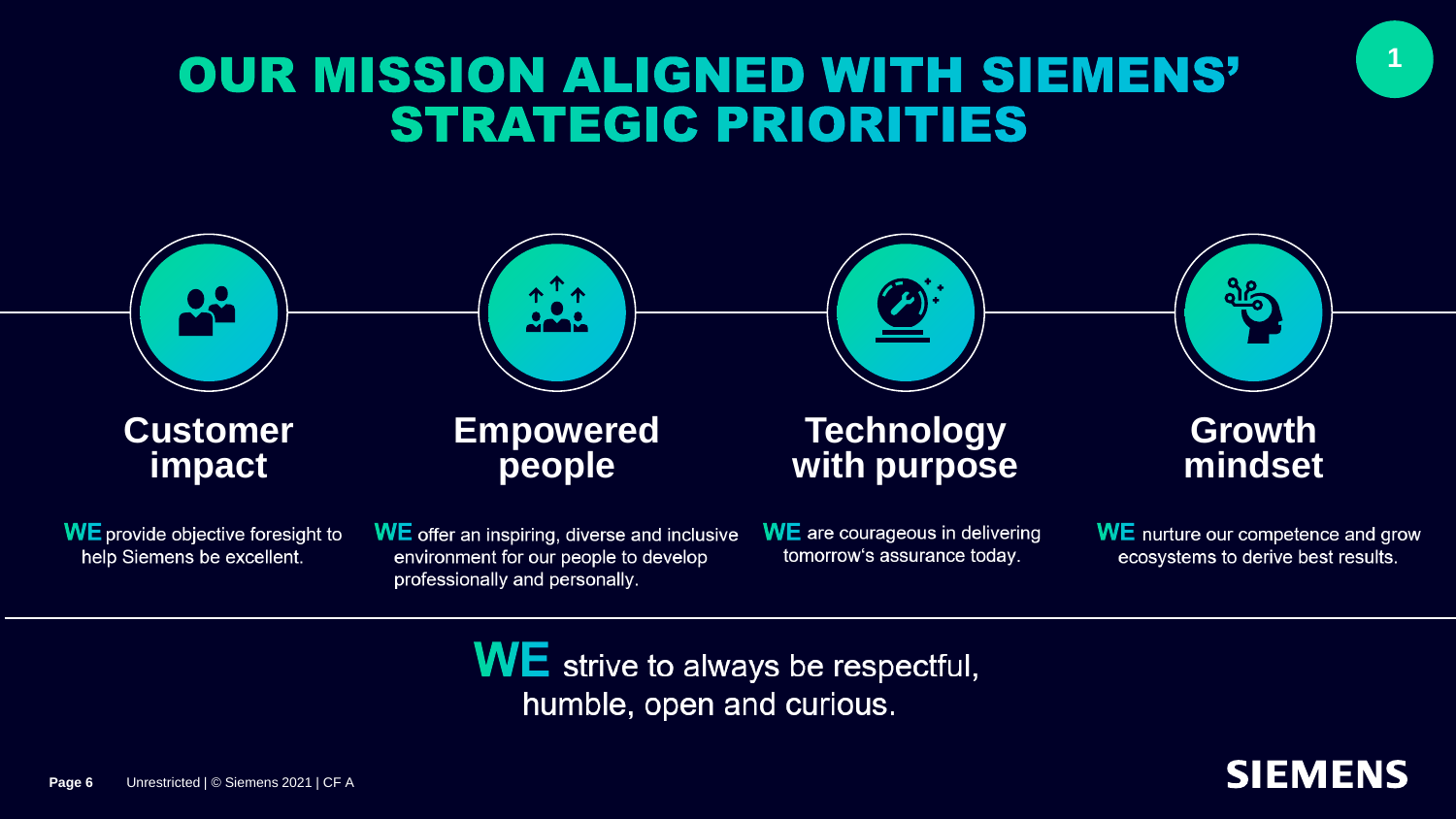![](_page_6_Figure_0.jpeg)

**Cybersecurity Audit & CF A Applications**

**Compliance Audit**

**Operational & Financial Audit**  **Digitalization & IT Audit**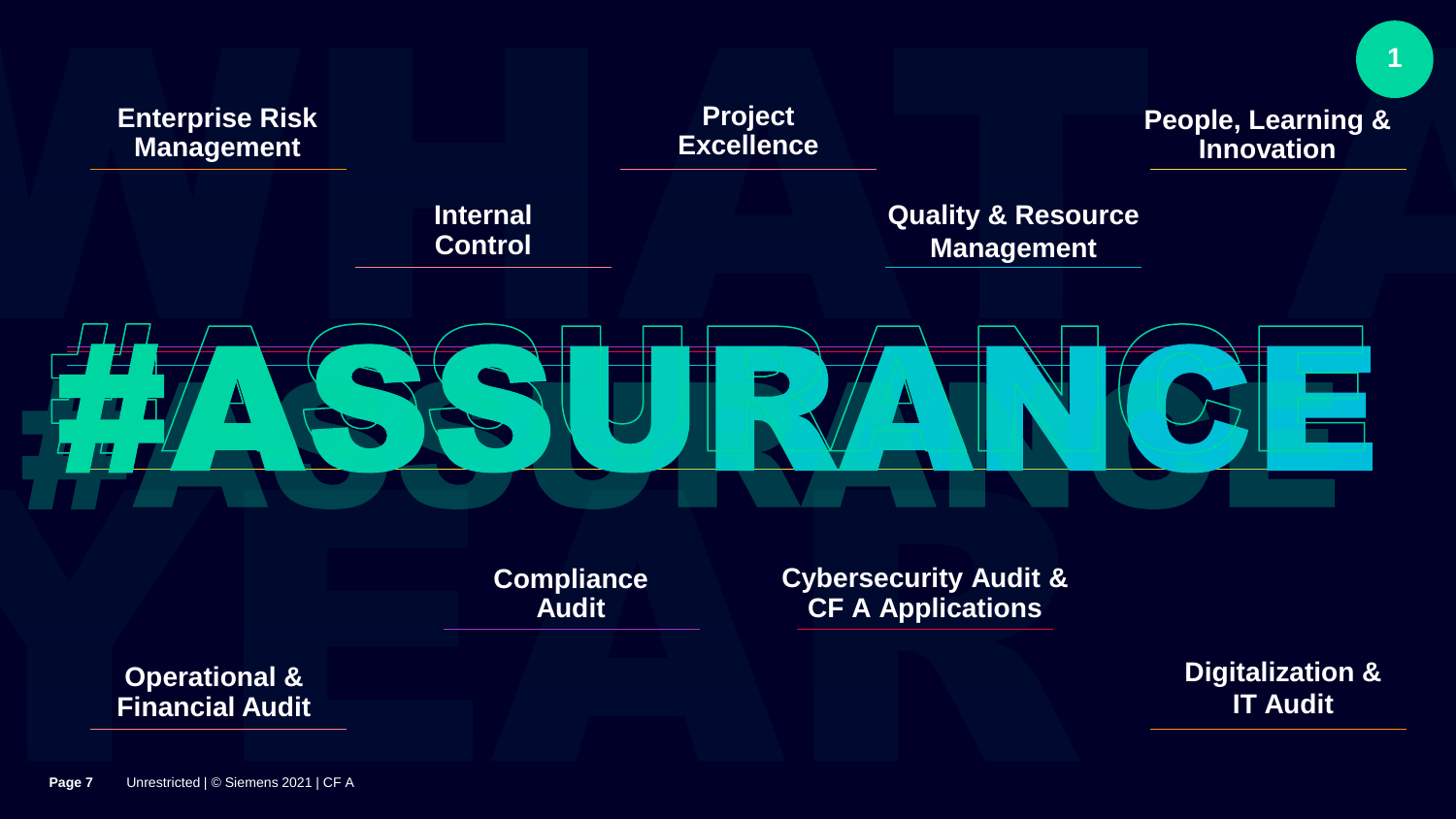## **ASSURANCE GOVERNANCE** AT CF A

![](_page_7_Picture_1.jpeg)

![](_page_7_Picture_2.jpeg)

![](_page_7_Picture_3.jpeg)

![](_page_7_Picture_4.jpeg)

Structured, consistent and continuous process across the whole organization for identifying, assessing, deciding on responses to and reporting on **risks and opportunities** that affect the achievement of company objectives

Process designed to **provide reasonable assurance** regarding the achievement of objectives relating to strategy, operations, financial reporting, and compliance. It incorporates the assessment of Internal Controls over Financial Reporting (ICFR)

Initiatives to sustain Siemens as internationally recognized leader for **excellence in project business** and to inspire next generation of talents to make their project management career in **Siemens** 

![](_page_7_Picture_9.jpeg)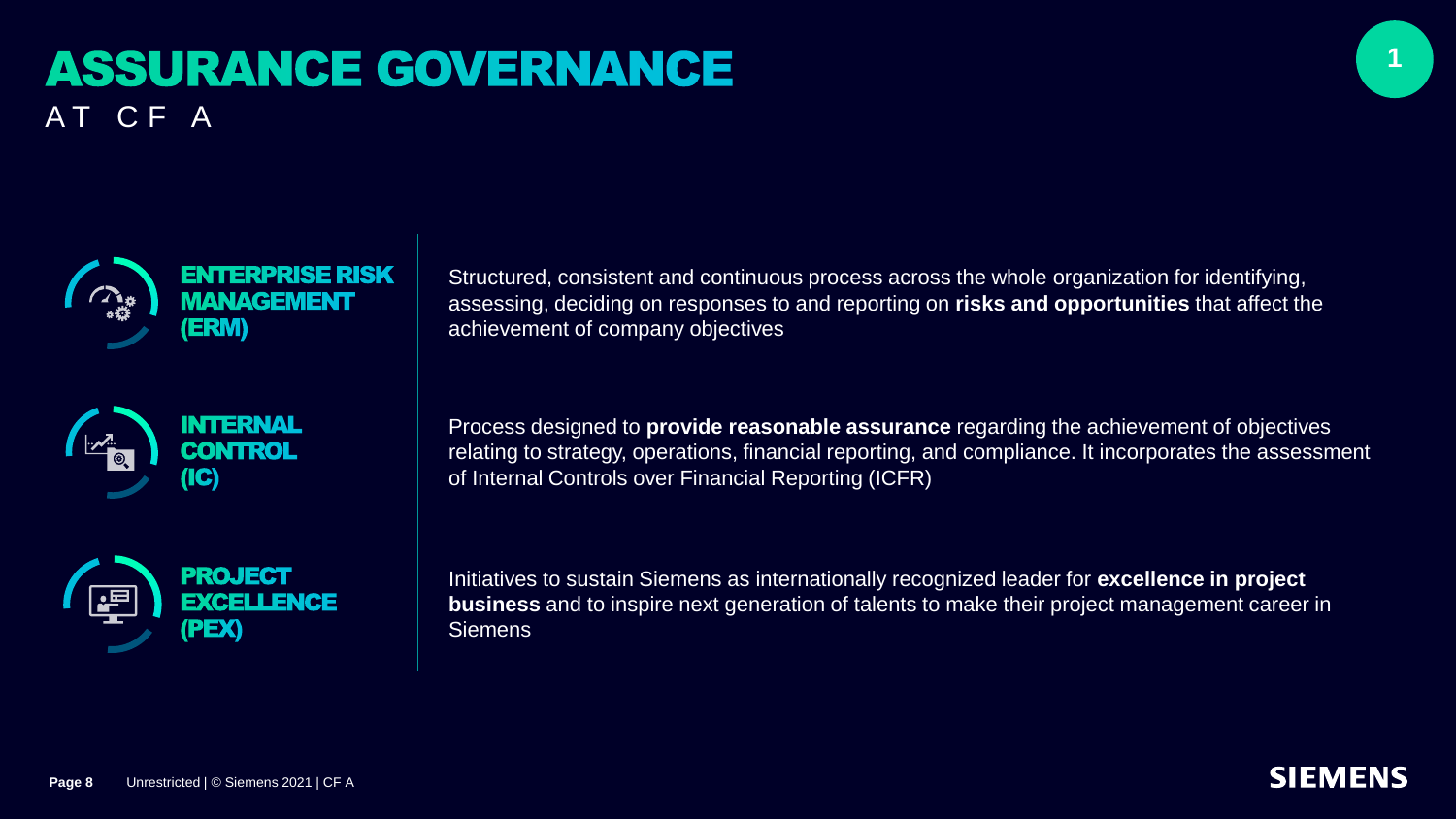### **ASSURANCE AUDIT** AT CF A

**1**

**The audit function** within Controlling and Finance Assurance (CF A) provides assurance to the Siemens AG Managing Board and the Siemens AG Audit Committee on the worldwide business operations and processes of Siemens AG and its Affiliated Companies ("the Company"), by independently and objectively evaluating and reporting on Siemens' financial reporting integrity, the effectiveness of risk management and internal control systems, and the adherence to Siemens' compliance policies in a systematic and disciplined manner.

![](_page_8_Figure_3.jpeg)

![](_page_8_Picture_5.jpeg)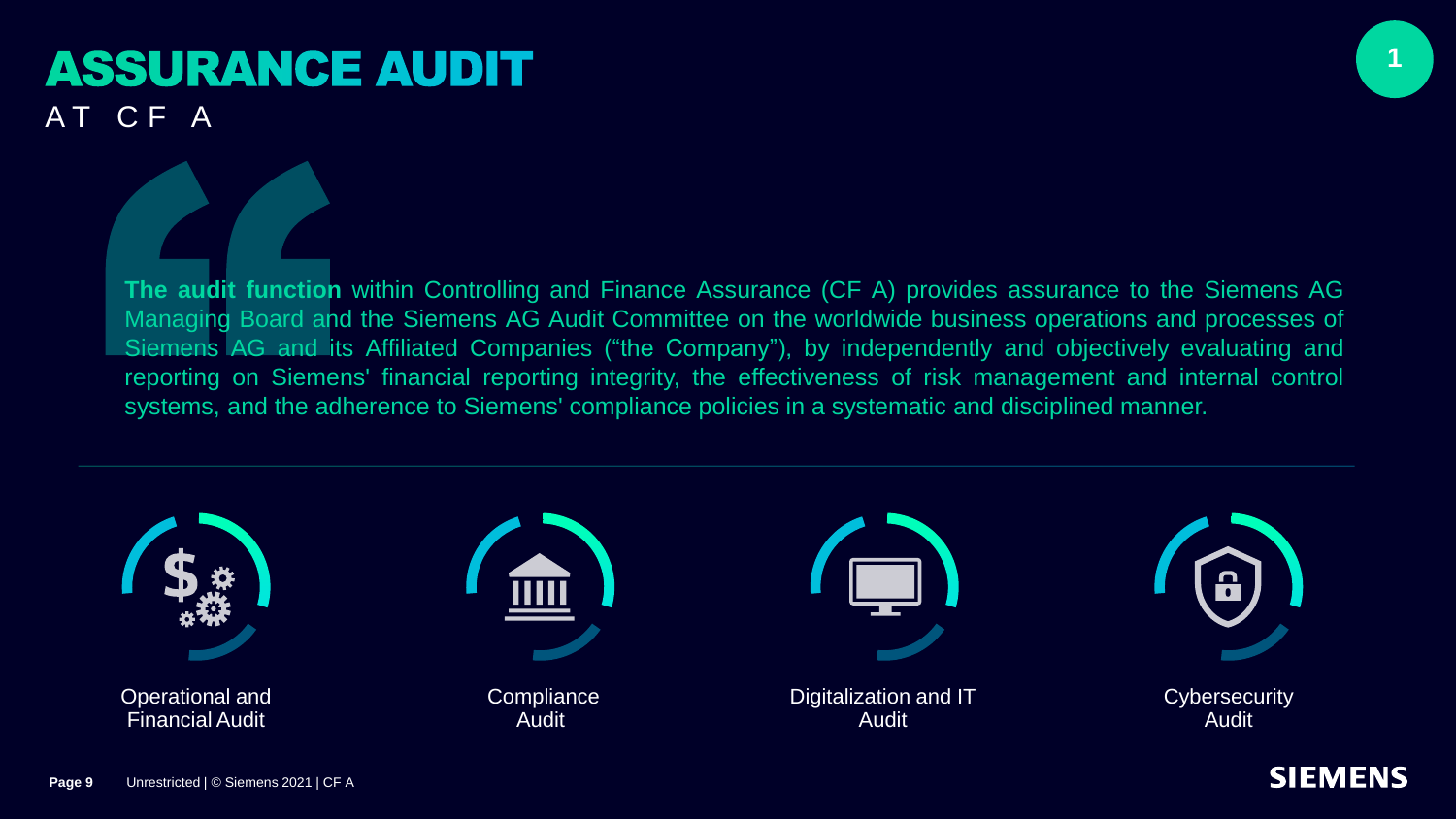### YOUR ONBOARDING JOURNEY AT CF A

#### **Day 1**

#### *IT-Support*

• Handout and set up (running) IT equipment

#### *Supervisor / Buddy*

• Welcome New Joiner & introduce to team & familiarize with new environment and tasks

#### *New Joiner*

• Complete any administrative Onboarding formalities

#### **Month 1 - 3**

#### *Supervisor / Buddy*

• Ensure continuous support & regular touchpoints

#### *CF A Leadership Team*

• Personal 1:1 with Head of Assurance Georg Klein & Invite New Joiners to Practice Leads Call

#### *New Joiner*

- Participate in mandatory trainings (CF A Audit Quality Framework & CF A Agile Bootcamp)
- Work through Onboarding Checklist

#### **Prior to start**

#### *Supervisor*

• Assign a Buddy who is scheduled together with the New Joiner on the first engagement & clarify expectations and tasks

#### *Supervisor / Buddy / Team Assistant*

Schedule welcome call

#### *Team Assistant*

**Ensure ordering the IT equipment on time** 

#### *New Joiner*

• Prepare self-introduction and photo for MS Teams

#### **Week 1**

#### *Supervisor / Buddy*

- Introduce Siemens & CF A
- Work through the tasks of the Onboarding Checklist

#### *Supervisor*

- Discuss expectations & set goals jointly
- Identify development areas & suggest trainings

#### *Team Assistant*

Support when needed & keep in touch & evaluate Onboarding process

#### *New Joiner*

• Work through Onboarding Checklist

#### **Month 4 - 6**

#### *Supervisor / Resource Management Team*

• Schedule engagement outside home hub (if possible)

#### *Supervisor / Buddy / New Joiner*

- Finalize open tasks of Onboarding **Checklist**
- Evaluate Onboarding process

![](_page_9_Picture_43.jpeg)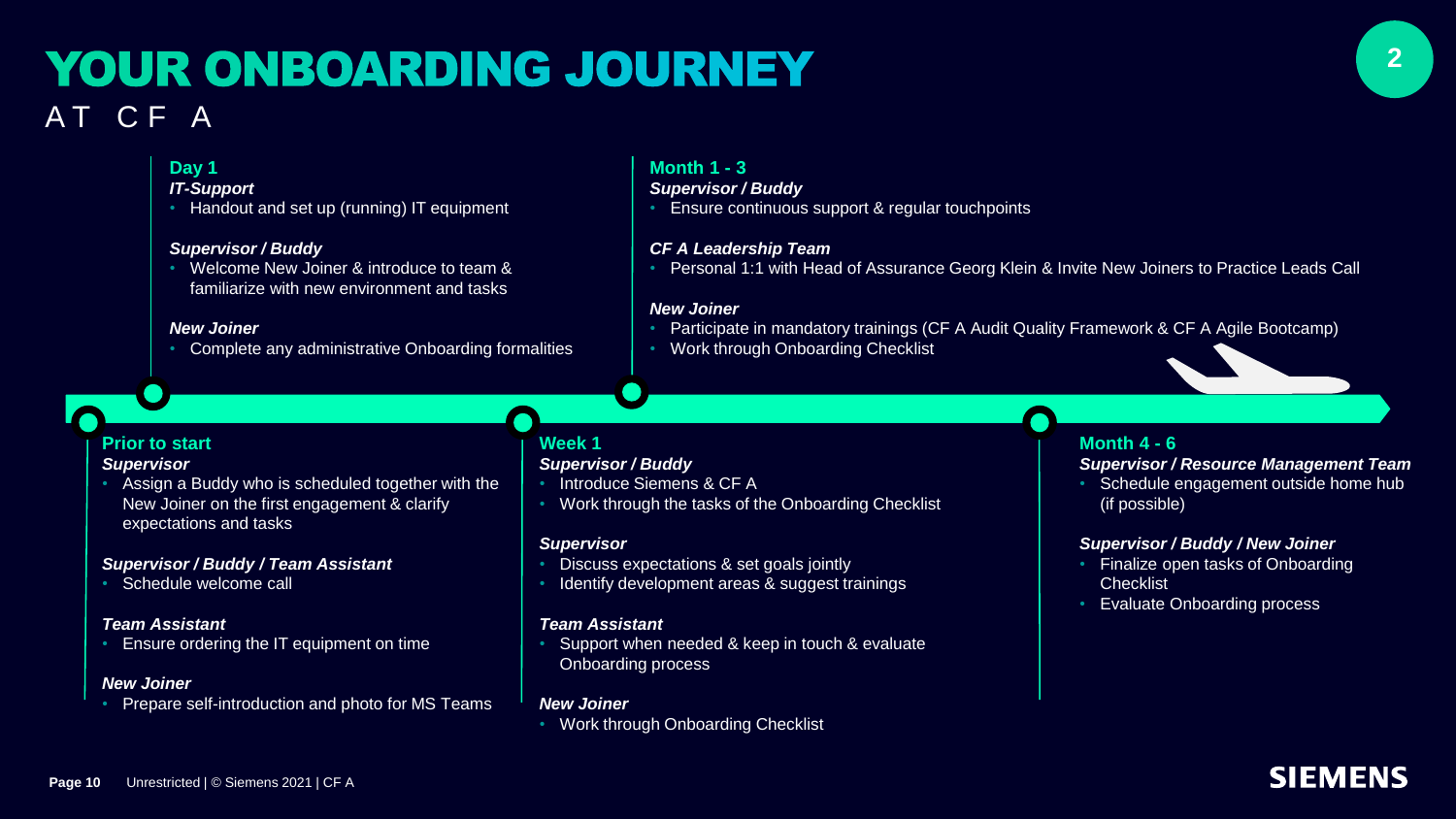### **ONBOARDING ROLES** AT CF A

![](_page_10_Picture_1.jpeg)

### **NEW JOINER**

- Independently learn and participate in trainings
- Pro-actively request information, contacts & knowledge
- Diligently work through items of Onboarding Checklist
- Attend one-on-one sessions, team events & other activities

## **SUPERVISOR**

- Welcome New Joiner & prepare, coordinate & oversee the entire Onboarding phase
- Assign a Buddy who is scheduled with the New Joiner on the first engagement
- together & clarify expectations and tasks
- introduce to the team
- Introduce Siemens & CF A
- Discuss expectations & set goals
- Identify development areas & define trainings
- Suggest coaches / mentors
- Support New Joiner in working through items of Onboarding Checklist

# **BUDDY**

- Welcome New Joiner & introduce to team
- Help New Joiner familiarize with the new environment, tasks & tools
- Set up regular touchpoints & ensure continuous support, especially during 1st engagement
- Work with the New Joiner trough items of Onboarding Checklist

### **TEAM ASSISTANT**

- Coordination of administrative requirements
- Timely provision of IT equipment & authorizations
- Continuous support, e.g. with travel expenses, etc.

**SIEMENS** 

![](_page_10_Picture_26.jpeg)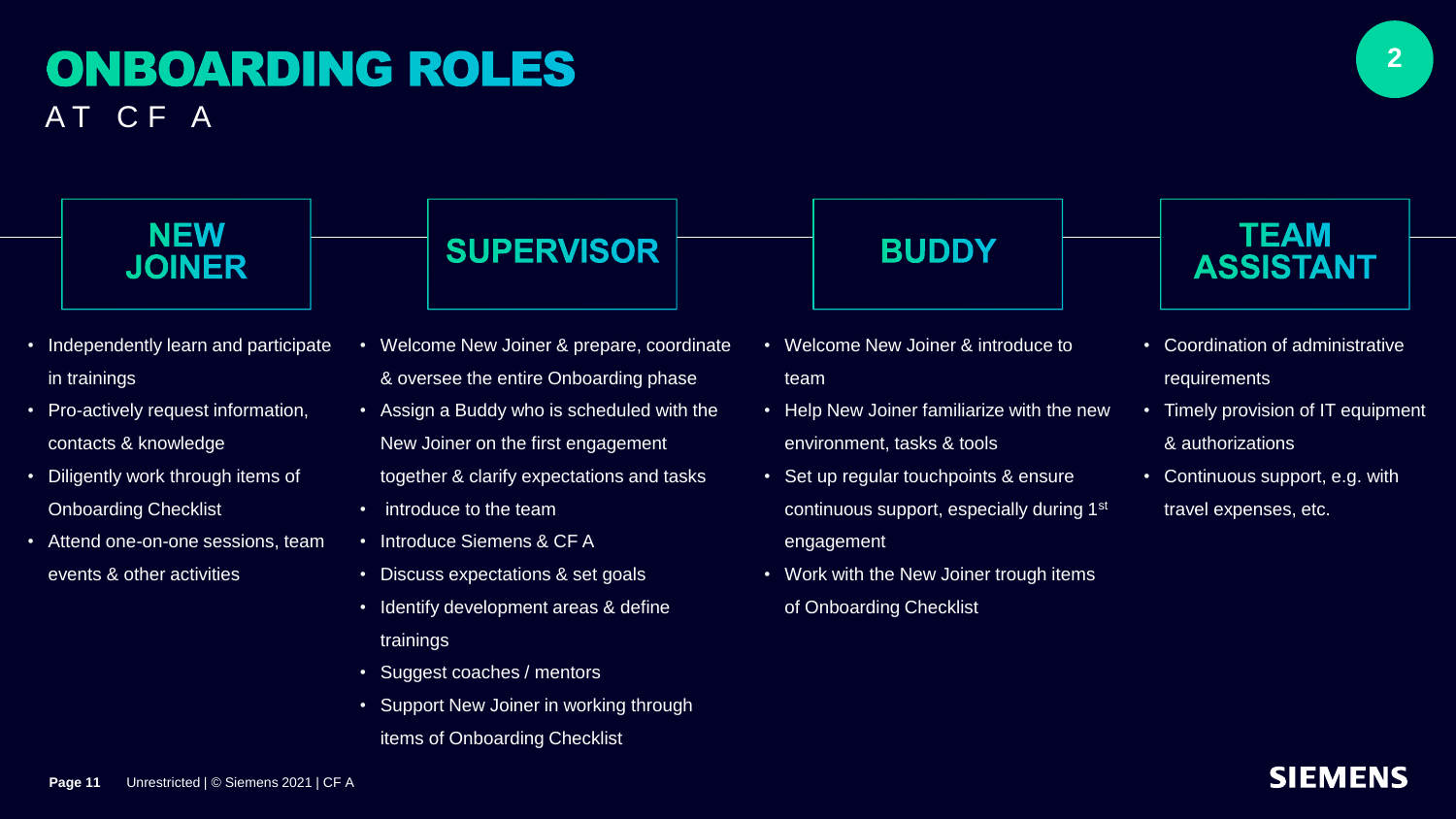### **VIRTUAL ONBOARDING GUIDE** AT CF A

**Working mostly remotely can be a challenge for all of us.**

**As a New Joiner it can be especially tough to familiarize yourself with a new environment and a new role. The good news is - you are not alone!** 

**Here are some challenges that we all experience during working virtually and ideas on how to overcome them:** 

### **CHALLENGES**

- Maintaining productivity and motivation during long Home Office days
- Being patient with yourself when getting up to speed takes more time and effort than usual
- Feeling isolated and cut off from colleagues, especially if you never met in person
- Establishing a relationship of trust with people you hardly know
- Understanding the "hard factors" of work culture (e.g. overall processes, where to find the information you need)
- Understanding the "soft factors" of work culture (e.g. how to communicate)

## • Take active breaks in between meetings/content-work, relocate, take walks

**SOLUTIONS** 

- Embrace positivity: practice and express gratitude, use positive messaging
- Have regular face-to-face meetings with your team, turn on the camera to feel more personally connected

to reset your brain and boost your creativity

- Create a dedicated non-work communication channel (e.g. on MS Teams) and allow no-content moments during meetings
- Ask your colleagues, e.g. your Buddy, openly about any work culture related questions
- Communicate clearly on any individual challenges you might be facing, show compassion for your colleagues and their situations and express clearly on expectations regarding team work, that you might have

**SIEMENS**